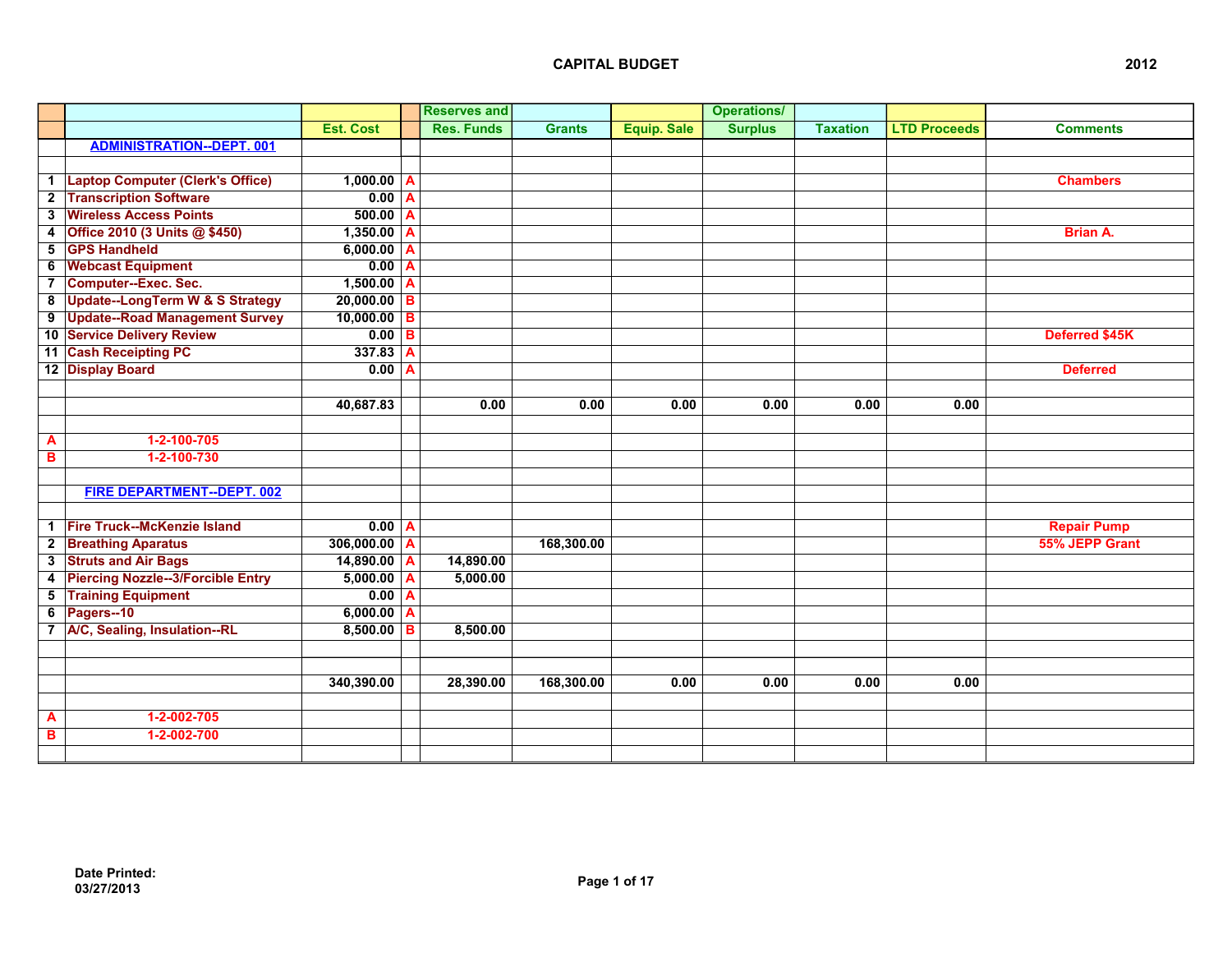|                |                                       |                  |          | <b>Reserves and</b> |               |             | <b>Operations/</b> |                 |                     |                                  |
|----------------|---------------------------------------|------------------|----------|---------------------|---------------|-------------|--------------------|-----------------|---------------------|----------------------------------|
|                |                                       | <b>Est. Cost</b> |          | <b>Res. Funds</b>   | <b>Grants</b> | Equip. Sale | <b>Surplus</b>     | <b>Taxation</b> | <b>LTD Proceeds</b> | <b>Comments</b>                  |
|                | <b>PUBLIC WORKS--DEPT. 003</b>        |                  |          |                     |               |             |                    |                 |                     |                                  |
|                |                                       |                  |          |                     |               |             |                    |                 |                     |                                  |
|                | <b>Crown Land Purchase--Young St.</b> | $0.00 \mid A$    |          |                     |               |             |                    |                 |                     | <b>Deferred</b>                  |
|                | 2 2012 Kenworth T-800                 | $139,701.22$ B   |          | 139,701.22          |               |             |                    |                 |                     | <b>Carried forward from 2011</b> |
|                | 3 Sidewalks                           | 50,000.00        | <b>C</b> |                     |               |             |                    |                 |                     |                                  |
|                | 4 Paving                              | 200,000.00       | D        |                     |               |             |                    |                 |                     |                                  |
|                | 5 Gravel Trailer                      | $43,224.60$ B    |          | 43,224.60           |               |             |                    |                 |                     | <b>Carried forward from 2011</b> |
| 6              |                                       |                  |          |                     |               |             |                    |                 |                     |                                  |
|                |                                       |                  |          |                     |               |             |                    |                 |                     |                                  |
|                |                                       |                  |          |                     |               |             |                    |                 |                     |                                  |
|                |                                       | 432,925.82       |          | 182,925.82          | 0.00          | 0.00        | 0.00               | 0.00            | 0.00                |                                  |
|                |                                       |                  |          |                     |               |             |                    |                 |                     |                                  |
| $\overline{A}$ | 1-2-003-726                           |                  |          |                     |               |             |                    |                 |                     |                                  |
| в              | 1-2-003-705                           |                  |          |                     |               |             |                    |                 |                     |                                  |
| C.             | 1-2-003-709                           |                  |          |                     |               |             |                    |                 |                     |                                  |
| D              | 1-2-003-706                           |                  |          |                     |               |             |                    |                 |                     |                                  |
|                |                                       |                  |          |                     |               |             |                    |                 |                     |                                  |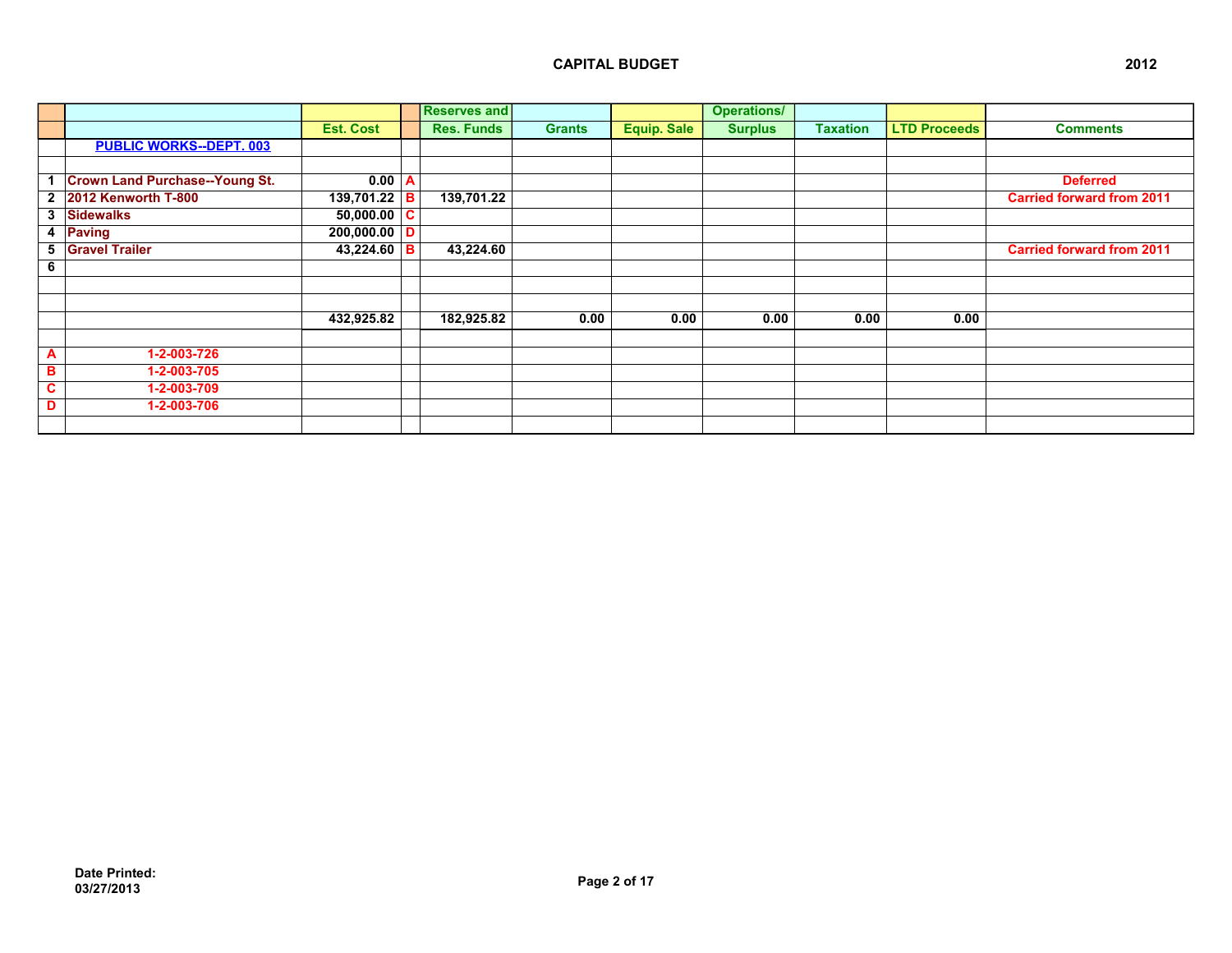|                |                                      |                  |   | <b>Reserves and</b> |               |                    | <b>Operations/</b> |                 |                     |                                  |
|----------------|--------------------------------------|------------------|---|---------------------|---------------|--------------------|--------------------|-----------------|---------------------|----------------------------------|
|                |                                      | <b>Est. Cost</b> |   | <b>Res. Funds</b>   | <b>Grants</b> | <b>Equip. Sale</b> | <b>Surplus</b>     | <b>Taxation</b> | <b>LTD Proceeds</b> | <b>Comments</b>                  |
|                | <b>AIRPORT--DEPT. 004</b>            |                  |   |                     |               |                    |                    |                 |                     |                                  |
|                |                                      |                  |   |                     |               |                    |                    |                 |                     |                                  |
| -1             | Signage--Entrance                    | $0.00$ A         |   |                     |               |                    |                    |                 |                     |                                  |
| $\mathbf{2}$   | <b>Boardroom Equipment</b>           | $8,474.00$ B     |   |                     |               |                    |                    |                 |                     |                                  |
| 3              | Signage--Other                       | 5,000.00   A     |   |                     |               |                    |                    |                 |                     | <b>Parking Lot</b>               |
| 4              | <b>Crack Sealing</b>                 | $10,000.00$ C    |   |                     |               |                    |                    |                 |                     |                                  |
| 5              | <b>Asphalt Repair--Taxiway Alpha</b> | $5,500.00$ C     |   |                     |               |                    |                    |                 |                     |                                  |
| 6              | <b>Plow Truck</b>                    | $229,000.00$ B   |   | 10,000.00           | 219,000.00    |                    |                    |                 |                     | <b>ACAP Funding</b>              |
| $\overline{7}$ | Apron 1 & 2 Blue Lights              | $4,500.00$ C     |   |                     |               |                    |                    |                 |                     |                                  |
|                | 8 Fuel Storage Tanks                 | $9,900.00$ B     |   |                     |               |                    |                    |                 |                     |                                  |
|                | 9 Back Lit Advertising               | $2,500.00$ B     |   |                     |               |                    |                    |                 |                     | <b>Above Ticket Counters</b>     |
|                | 10 Paint Apron                       | $2,500.00$ C     |   |                     |               |                    |                    |                 |                     |                                  |
|                | 11 Tough Book PC                     | $3,000.00$ B     |   |                     |               |                    |                    |                 |                     | <b>Runway Condition Report</b>   |
|                | 12 Friction Testing                  | 0.00 C           |   |                     |               |                    |                    |                 |                     | Every 5 Years--2014              |
|                | 13 Chain Saw                         | $800.00$ B       |   |                     |               |                    |                    |                 |                     |                                  |
|                | 14 Defribrillator                    | 0.00             | B |                     |               |                    |                    |                 |                     | <b>Law in Future</b>             |
|                | 15 Goose Buster                      | $6,000.00$ B     |   |                     |               |                    |                    |                 |                     |                                  |
|                | 16 Skid Steer                        | $57,602.27$ B    |   |                     |               |                    |                    |                 |                     | <b>Carried Forward from 2011</b> |
|                | 17 Removal of Underground Fuel Tanks | 29,399.94        | C |                     |               |                    |                    |                 |                     |                                  |
|                | 18 Demolish old ATB                  | $10,000.00$ C    |   |                     |               |                    |                    |                 |                     |                                  |
|                |                                      |                  |   |                     |               |                    |                    |                 |                     |                                  |
|                |                                      | 384,176.21       |   | 10,000.00           | 219,000.00    | 0.00               | 0.00               | 0.00            | 0.00                |                                  |
|                |                                      |                  |   |                     |               |                    |                    |                 |                     |                                  |
| A              | 1-2-004-710                          |                  |   |                     |               |                    |                    |                 |                     |                                  |
| в              | 1-2-004-705                          |                  |   |                     |               |                    |                    |                 |                     |                                  |
| C              | 1-2-004-720                          |                  |   |                     |               |                    |                    |                 |                     |                                  |
|                |                                      |                  |   |                     |               |                    |                    |                 |                     |                                  |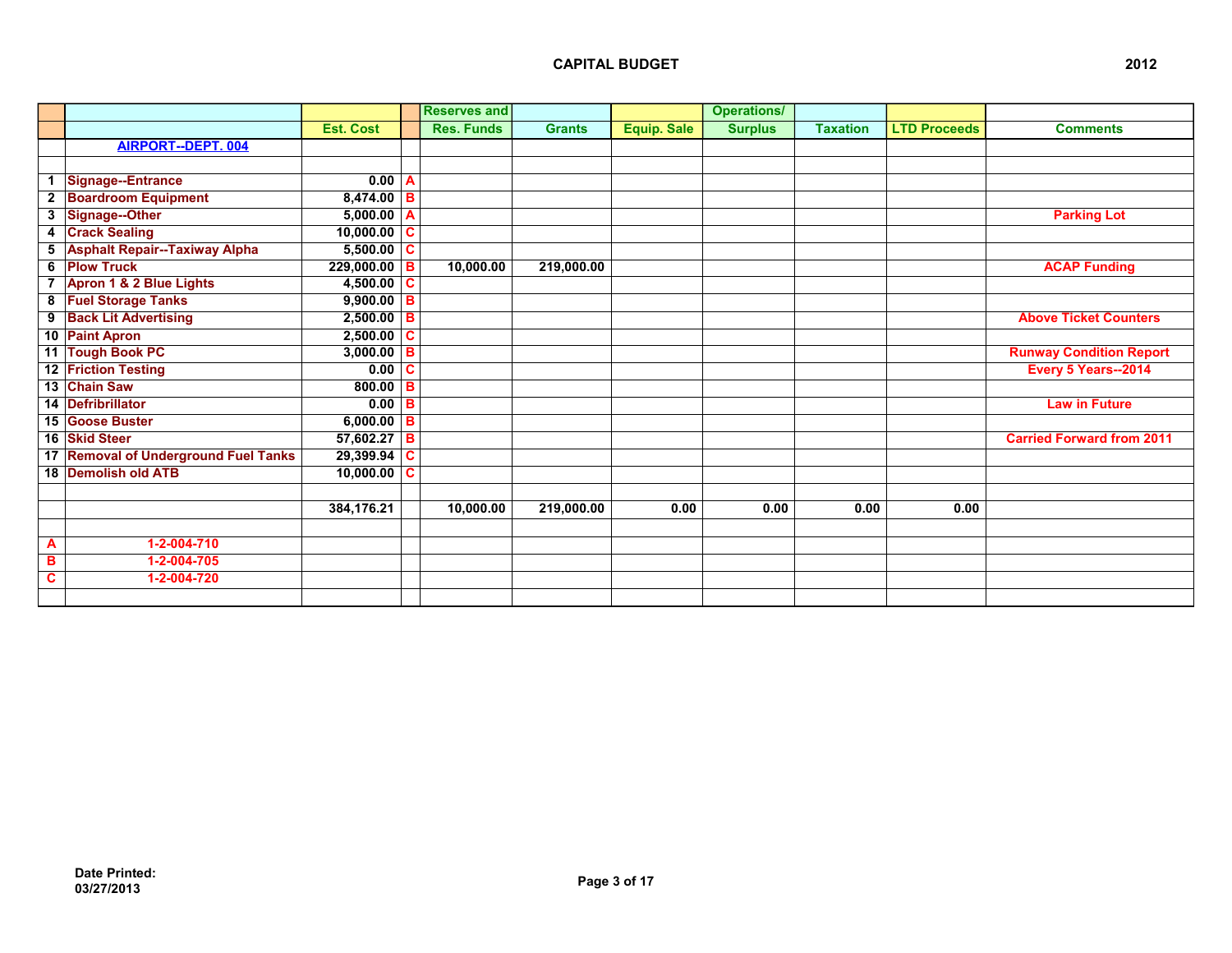|                         |                                  |                  | <b>Reserves and</b> |               |             | <b>Operations/</b> |                 |                     |                 |
|-------------------------|----------------------------------|------------------|---------------------|---------------|-------------|--------------------|-----------------|---------------------|-----------------|
|                         |                                  | <b>Est. Cost</b> | <b>Res. Funds</b>   | <b>Grants</b> | Equip. Sale | <b>Surplus</b>     | <b>Taxation</b> | <b>LTD Proceeds</b> | <b>Comments</b> |
|                         | <b>CLINIC--DEPT. 005</b>         |                  |                     |               |             |                    |                 |                     |                 |
|                         |                                  |                  |                     |               |             |                    |                 |                     |                 |
| $\mathbf{1}$            |                                  |                  |                     |               |             |                    |                 |                     |                 |
| $\overline{2}$          |                                  |                  |                     |               |             |                    |                 |                     |                 |
| $\overline{\mathbf{3}}$ |                                  |                  |                     |               |             |                    |                 |                     |                 |
|                         |                                  |                  |                     |               |             |                    |                 |                     |                 |
|                         |                                  |                  |                     |               |             |                    |                 |                     |                 |
|                         |                                  | 0.00             | 0.00                | 0.00          | 0.00        | 0.00               | 0.00            | 0.00                |                 |
|                         |                                  |                  |                     |               |             |                    |                 |                     |                 |
|                         | <b>COCHENOUR HALL--DEPT. 006</b> |                  |                     |               |             |                    |                 |                     |                 |
|                         |                                  |                  |                     |               |             |                    |                 |                     |                 |
| $\blacktriangleleft$    |                                  |                  |                     |               |             |                    |                 |                     |                 |
| $\overline{2}$          |                                  |                  |                     |               |             |                    |                 |                     |                 |
| $\overline{\mathbf{3}}$ |                                  |                  |                     |               |             |                    |                 |                     |                 |
|                         |                                  |                  |                     |               |             |                    |                 |                     |                 |
|                         |                                  |                  |                     |               |             |                    |                 |                     |                 |
|                         |                                  | 0.00             | 0.00                | 0.00          | 0.00        | 0.00               | 0.00            | 0.00                |                 |
|                         |                                  |                  |                     |               |             |                    |                 |                     |                 |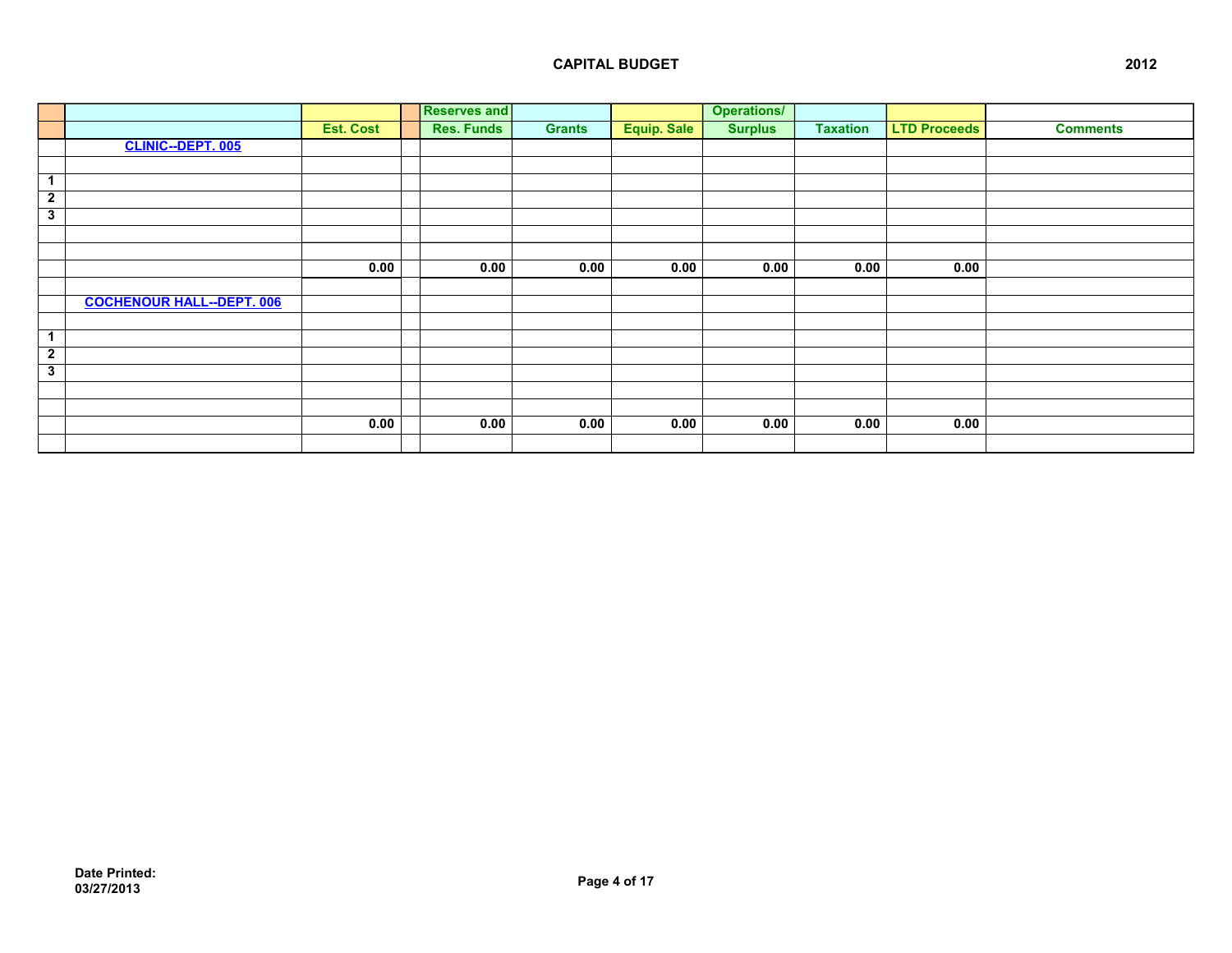|              |                                       |                  | <b>Reserves and</b> |               |             | <b>Operations/</b> |                 |                     |                      |
|--------------|---------------------------------------|------------------|---------------------|---------------|-------------|--------------------|-----------------|---------------------|----------------------|
|              |                                       | <b>Est. Cost</b> | <b>Res. Funds</b>   | <b>Grants</b> | Equip. Sale | <b>Surplus</b>     | <b>Taxation</b> | <b>LTD Proceeds</b> | <b>Comments</b>      |
|              | BY-LAW--DEPT. 008                     |                  |                     |               |             |                    |                 |                     |                      |
|              |                                       |                  |                     |               |             |                    |                 |                     |                      |
| 1            | <b>Demolition Madsen Rec Center</b>   | 40,800.00  A     |                     |               |             |                    |                 |                     |                      |
| $\mathbf{2}$ | <b>Demolition Madsen Curling Rink</b> | $0.00$ A         |                     |               |             |                    |                 |                     | <b>Possible Sale</b> |
| 3            | <b>Asbestos Removal</b>               | $3,300.00$ A     |                     |               |             |                    |                 |                     |                      |
|              |                                       |                  |                     |               |             |                    |                 |                     |                      |
|              |                                       |                  |                     |               |             |                    |                 |                     |                      |
|              |                                       | 44,100.00        | 0.00                | 0.00          | 0.00        | 0.00               | 0.00            | 0.00                |                      |
|              |                                       |                  |                     |               |             |                    |                 |                     |                      |
| A            | 1-2-008-720                           |                  |                     |               |             |                    |                 |                     |                      |
|              |                                       |                  |                     |               |             |                    |                 |                     |                      |
|              | <b>BUILDING/PLANNING--DEPT. 009</b>   |                  |                     |               |             |                    |                 |                     |                      |
|              |                                       |                  |                     |               |             |                    |                 |                     |                      |
| -1           | Computer--C.B.O.                      | 1,500.00         |                     |               |             |                    |                 |                     |                      |
| $\mathbf{2}$ | Laser Printer--C.B.O.                 | 300.00           |                     |               |             |                    |                 |                     |                      |
| 3            |                                       |                  |                     |               |             |                    |                 |                     |                      |
| 4            |                                       |                  |                     |               |             |                    |                 |                     |                      |
| 5            |                                       |                  |                     |               |             |                    |                 |                     |                      |
|              |                                       |                  |                     |               |             |                    |                 |                     |                      |
|              |                                       |                  |                     |               |             |                    |                 |                     |                      |
|              |                                       |                  |                     |               |             |                    |                 |                     |                      |
|              |                                       | 1,800.00         | 0.00                | 0.00          | 0.00        | 0.00               | 0.00            | 0.00                |                      |
|              |                                       |                  |                     |               |             |                    |                 |                     |                      |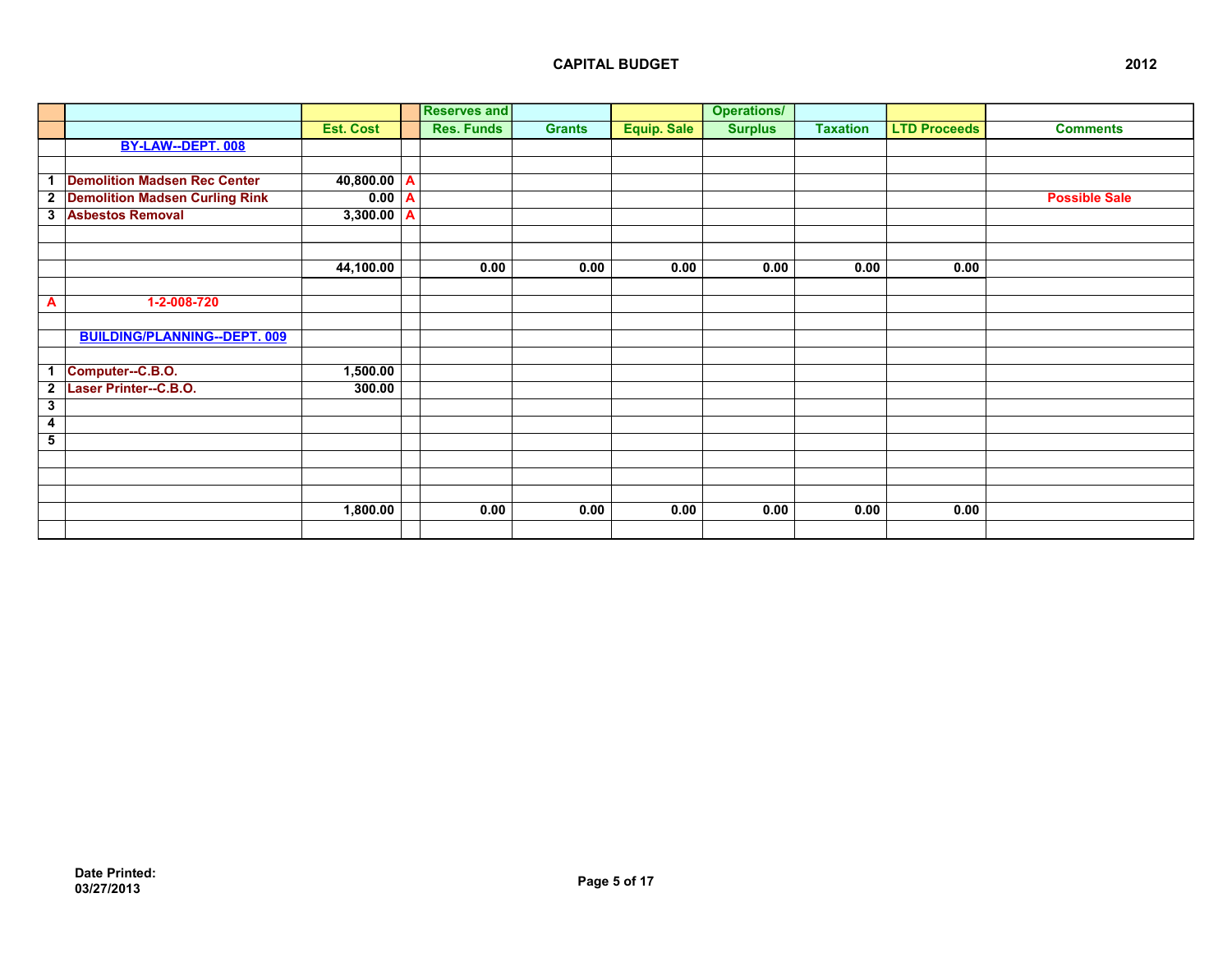|                         |                                    |                  | <b>Reserves and</b> |               |                    | <b>Operations/</b> |                 |                     |                 |
|-------------------------|------------------------------------|------------------|---------------------|---------------|--------------------|--------------------|-----------------|---------------------|-----------------|
|                         |                                    | <b>Est. Cost</b> | <b>Res. Funds</b>   | <b>Grants</b> | <b>Equip. Sale</b> | <b>Surplus</b>     | <b>Taxation</b> | <b>LTD Proceeds</b> | <b>Comments</b> |
|                         | <b>FACILITIES--DEPT. 010</b>       |                  |                     |               |                    |                    |                 |                     |                 |
|                         | <b>General Equipment</b>           |                  |                     |               |                    |                    |                 |                     |                 |
|                         |                                    |                  |                     |               |                    |                    |                 |                     |                 |
|                         | 1 Energy Audits                    | $22,000.00$ C    |                     |               |                    |                    |                 |                     |                 |
| $\overline{2}$          |                                    |                  |                     |               |                    |                    |                 |                     |                 |
|                         |                                    |                  |                     |               |                    |                    |                 |                     |                 |
|                         |                                    | 22,000.00        | 0.00                | 0.00          | 0.00               | 0.00               | 0.00            | 0.00                |                 |
|                         |                                    |                  |                     |               |                    |                    |                 |                     |                 |
|                         | <b>Maintenance Shop</b>            |                  |                     |               |                    |                    |                 |                     |                 |
|                         |                                    |                  |                     |               |                    |                    |                 |                     |                 |
| $\overline{1}$          | <b>Replace Shingles</b>            | $2,253.16$ B     |                     |               |                    |                    |                 |                     |                 |
| $\overline{2}$          |                                    |                  |                     |               |                    |                    |                 |                     |                 |
|                         |                                    |                  |                     |               |                    |                    |                 |                     |                 |
|                         |                                    | 2,253.16         | 0.00                | 0.00          | 0.00               | 0.00               | 0.00            | 0.00                |                 |
|                         |                                    |                  |                     |               |                    |                    |                 |                     |                 |
|                         | <b>Red Lake Community Centre</b>   |                  |                     |               |                    |                    |                 |                     |                 |
|                         |                                    |                  |                     |               |                    |                    |                 |                     |                 |
| $\mathbf{1}$            | <b>Recumbent Bike</b>              | $3,225.00$ A     |                     |               |                    |                    |                 |                     |                 |
| $\overline{2}$          | <b>Upright Bike</b>                | $2,895.00$ A     |                     |               |                    |                    |                 |                     |                 |
| $\overline{\mathbf{3}}$ |                                    |                  |                     |               |                    |                    |                 |                     |                 |
|                         |                                    |                  |                     |               |                    |                    |                 |                     |                 |
|                         |                                    | 6,120.00         | 0.00                | 0.00          | 0.00               | 0.00               | 0.00            | 0.00                |                 |
|                         |                                    |                  |                     |               |                    |                    |                 |                     |                 |
|                         |                                    | 30,373.16        | 0.00                | 0.00          | 0.00               | 0.00               | 0.00            | 0.00                |                 |
|                         |                                    |                  |                     |               |                    |                    |                 |                     |                 |
| A                       | $1-2-010-705$                      |                  |                     |               |                    |                    |                 |                     |                 |
| $\overline{\mathbf{B}}$ | 1-2-010-700                        |                  |                     |               |                    |                    |                 |                     |                 |
| $\overline{\mathbf{c}}$ | $1-2-010-730$                      |                  |                     |               |                    |                    |                 |                     |                 |
|                         |                                    |                  |                     |               |                    |                    |                 |                     |                 |
|                         | <b>MUNICIPAL OFFICE--DEPT. 011</b> |                  |                     |               |                    |                    |                 |                     |                 |
|                         |                                    |                  |                     |               |                    |                    |                 |                     |                 |
| $\mathbf{1}$            | <b>Weed Control</b>                | $7,155.00$ A     |                     |               |                    |                    |                 |                     |                 |
| $\overline{2}$          |                                    |                  |                     |               |                    |                    |                 |                     |                 |
| $\overline{\mathbf{3}}$ |                                    |                  |                     |               |                    |                    |                 |                     |                 |
| $\overline{4}$          |                                    |                  |                     |               |                    |                    |                 |                     |                 |
|                         |                                    |                  |                     |               |                    |                    |                 |                     |                 |
|                         |                                    |                  |                     |               |                    |                    |                 |                     |                 |
|                         |                                    |                  |                     |               |                    |                    |                 |                     |                 |
|                         |                                    | 7,155.00         | 0.00                | 0.00          | 0.00               | 0.00               | 0.00            | 0.00                |                 |
|                         |                                    |                  |                     |               |                    |                    |                 |                     |                 |
|                         |                                    |                  |                     |               |                    |                    |                 |                     |                 |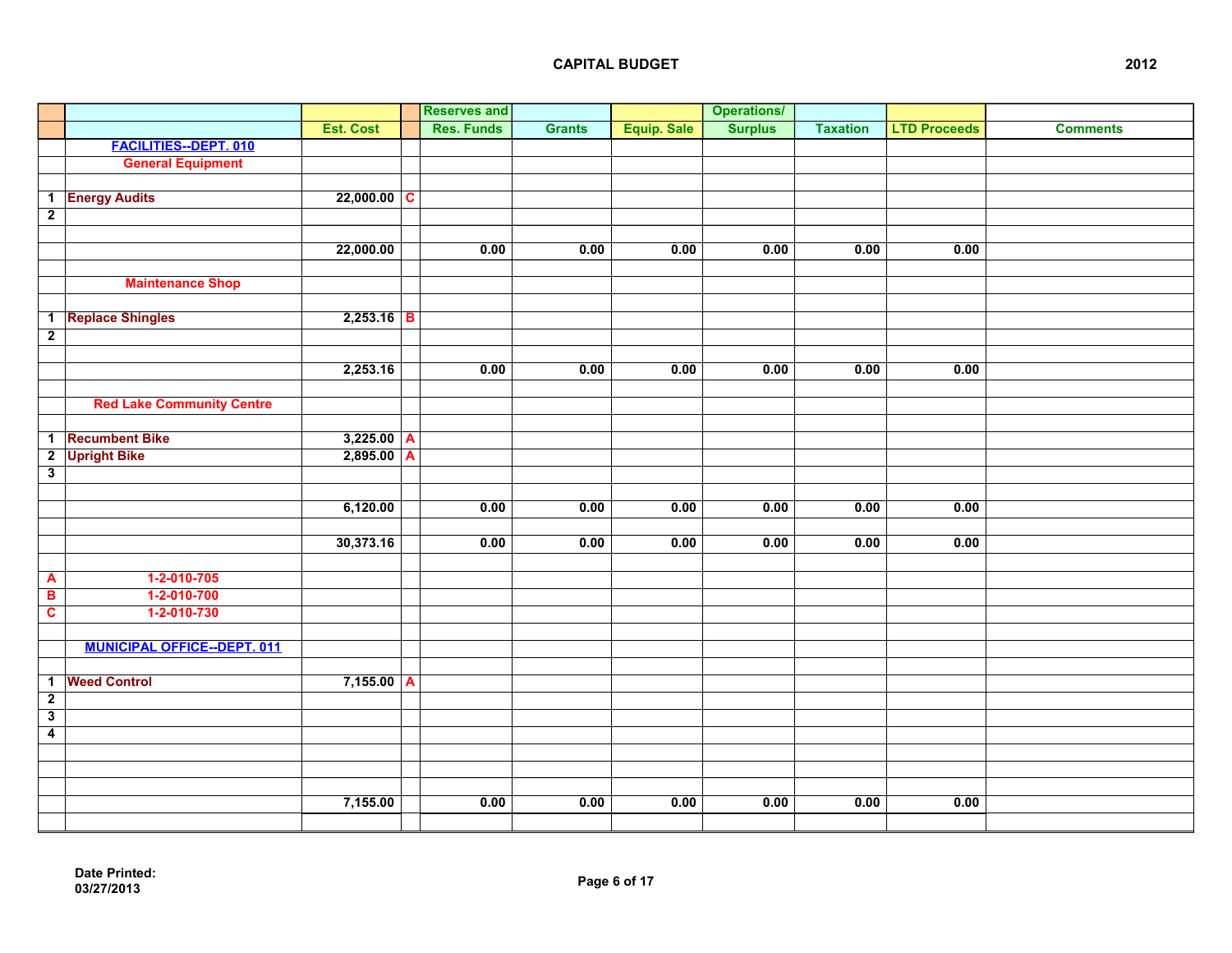|          |                  |           | <b>Reserves and I</b> |               |             | <b>Operations</b> |                 |                     |          |
|----------|------------------|-----------|-----------------------|---------------|-------------|-------------------|-----------------|---------------------|----------|
|          |                  | Est. Cost | <b>Funds</b><br>Res.  | <b>Grants</b> | Equip, Sale | <b>Surplus</b>    | <b>Taxation</b> | <b>LTD Proceeds</b> | ∶omments |
| <b>-</b> | $-2 - 011 - 720$ |           |                       |               |             |                   |                 |                     |          |
|          |                  |           |                       |               |             |                   |                 |                     |          |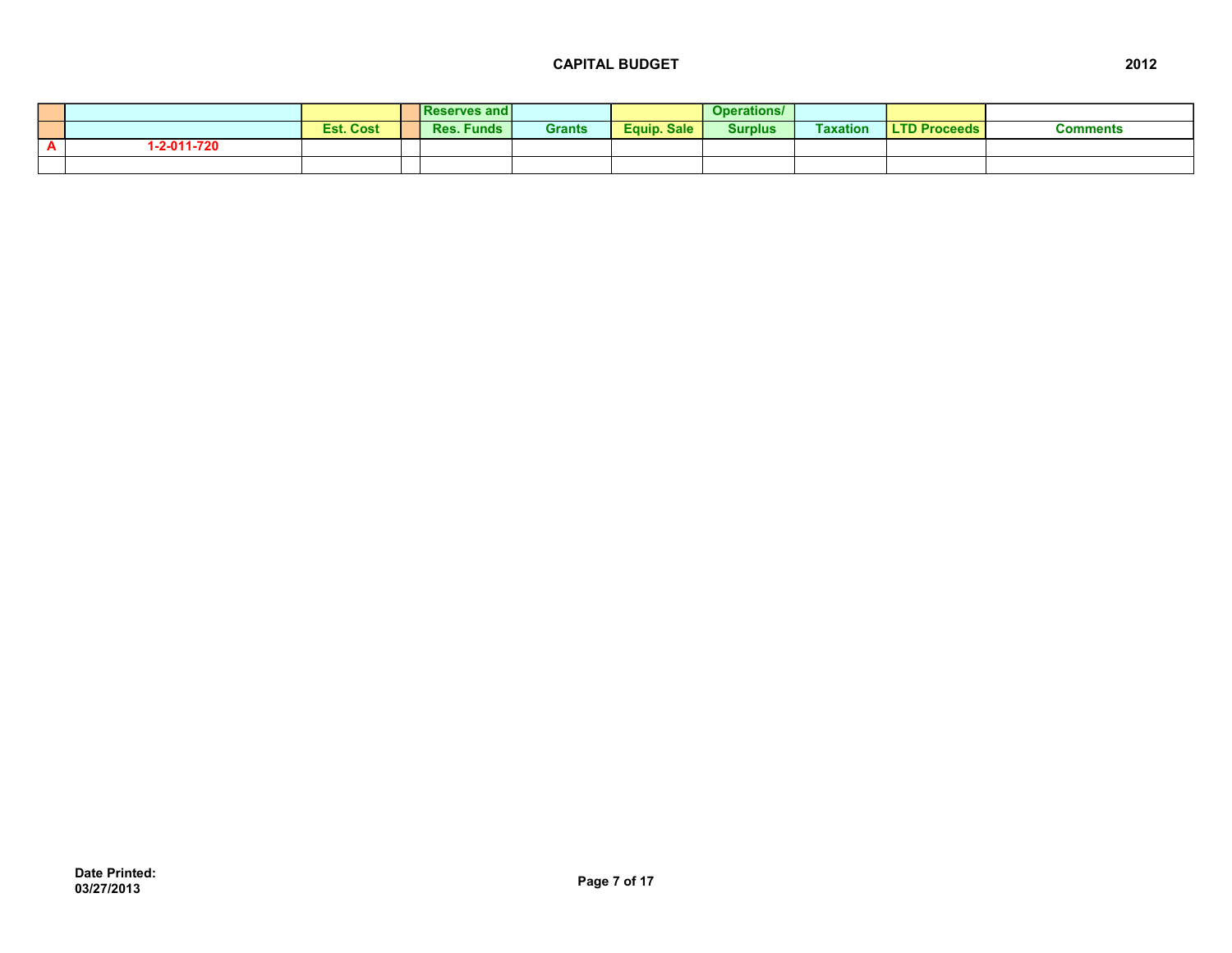|                          |                                           |                     | <b>Reserves and</b> |               |                    | <b>Operations/</b> |                 |                     |                 |
|--------------------------|-------------------------------------------|---------------------|---------------------|---------------|--------------------|--------------------|-----------------|---------------------|-----------------|
|                          |                                           | <b>Est. Cost</b>    | <b>Res. Funds</b>   | <b>Grants</b> | <b>Equip. Sale</b> | <b>Surplus</b>     | <b>Taxation</b> | <b>LTD Proceeds</b> | <b>Comments</b> |
|                          | <b>WATER TREATMENT PLANT--DEPT. 012</b>   |                     |                     |               |                    |                    |                 |                     |                 |
|                          |                                           |                     |                     |               |                    |                    |                 |                     |                 |
|                          | 1 SCADA Repairs/Upgrades                  | $180,000.00$ B      |                     |               |                    |                    |                 |                     |                 |
|                          | 2 RL Plant Roof Repairs                   | $10,000.00$ A       |                     |               |                    |                    |                 |                     |                 |
|                          | 3 Tower/Reservoir Inspection Cleaning     | $12,000.00$ C       |                     |               |                    |                    |                 |                     |                 |
|                          | 4 A/C Repairs--BT                         | $2,000.00$ B        |                     |               |                    |                    |                 |                     |                 |
| $\overline{\phantom{a}}$ | Old Madsen Generator Retrofit             | $\overline{0.00}$ B |                     |               |                    |                    |                 |                     |                 |
| 6                        | <b>Leak Detection</b>                     | $100,000.00$ D      |                     |               |                    |                    |                 |                     |                 |
| $\overline{\mathbf{7}}$  |                                           |                     |                     |               |                    |                    |                 |                     |                 |
|                          |                                           |                     |                     |               |                    |                    |                 |                     |                 |
|                          |                                           |                     |                     |               |                    |                    |                 |                     |                 |
|                          |                                           | 304,000.00          | 0.00                | 0.00          | 0.00               | 0.00               | 0.00            | 0.00                |                 |
|                          |                                           |                     |                     |               |                    |                    |                 |                     |                 |
| $\mathbf{A}$             | 1-2-012-700                               |                     |                     |               |                    |                    |                 |                     |                 |
| $\overline{\mathbf{B}}$  | 1-2-012-705                               |                     |                     |               |                    |                    |                 |                     |                 |
| $\overline{\mathbf{c}}$  | 1-2-012-720                               |                     |                     |               |                    |                    |                 |                     |                 |
| D                        | 1-2-012-730                               |                     |                     |               |                    |                    |                 |                     |                 |
|                          |                                           |                     |                     |               |                    |                    |                 |                     |                 |
|                          | ARENA--DEPT. 013                          |                     |                     |               |                    |                    |                 |                     |                 |
|                          |                                           |                     |                     |               |                    |                    |                 |                     |                 |
|                          | 1 Self Propelled Ice Painter              | $\overline{0.00}$ A |                     |               |                    |                    |                 |                     |                 |
| $\overline{2}$           | <b>Zamboni--Laser Levelling Equipment</b> | $0.00$ A            |                     |               |                    |                    |                 |                     |                 |
| $\overline{\mathbf{3}}$  |                                           |                     |                     |               |                    |                    |                 |                     |                 |
|                          |                                           |                     |                     |               |                    |                    |                 |                     |                 |
|                          |                                           |                     |                     |               |                    |                    |                 |                     |                 |
|                          |                                           | 0.00                | 0.00                | 0.00          | 0.00               | 0.00               | 0.00            | 0.00                |                 |
|                          |                                           |                     |                     |               |                    |                    |                 |                     |                 |
| $\overline{\mathbf{A}}$  | 1-2-013-705                               |                     |                     |               |                    |                    |                 |                     |                 |
|                          |                                           |                     |                     |               |                    |                    |                 |                     |                 |
|                          | <b>WASTE DISPOSAL SITE--DEPT. 014</b>     |                     |                     |               |                    |                    |                 |                     |                 |
|                          |                                           |                     |                     |               |                    |                    |                 |                     |                 |
| $\overline{1}$           |                                           |                     |                     |               |                    |                    |                 |                     |                 |
| $\overline{2}$           |                                           |                     |                     |               |                    |                    |                 |                     |                 |
| $\overline{\mathbf{3}}$  |                                           |                     |                     |               |                    |                    |                 |                     |                 |
| $\overline{4}$           |                                           |                     |                     |               |                    |                    |                 |                     |                 |
|                          |                                           |                     |                     |               |                    |                    |                 |                     |                 |
|                          |                                           |                     |                     |               |                    |                    |                 |                     |                 |
|                          |                                           | 0.00                | 0.00                | 0.00          | 0.00               | 0.00               | 0.00            | 0.00                |                 |
|                          |                                           |                     |                     |               |                    |                    |                 |                     |                 |
|                          |                                           |                     |                     |               |                    |                    |                 |                     |                 |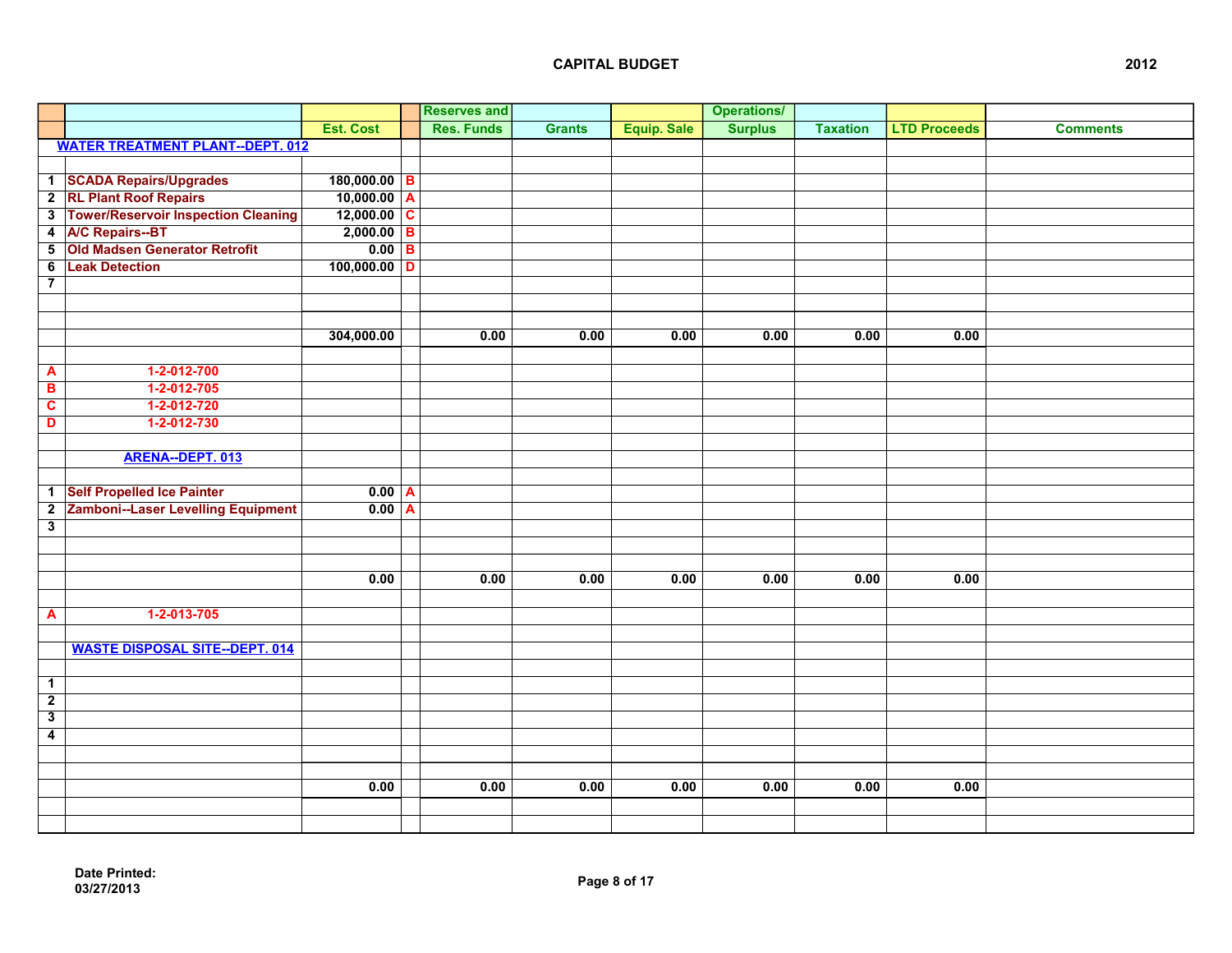|  |                  | <b>IReserves and I</b> |        |             | <b>Operations/</b> |                 |                     |          |
|--|------------------|------------------------|--------|-------------|--------------------|-----------------|---------------------|----------|
|  | <b>Est. Cost</b> | <b>Res. Funds</b>      | Grants | Equip. Sale | <b>Surplus</b>     | <b>Faxation</b> | <b>LTD Proceeds</b> | Comments |
|  |                  |                        |        |             |                    |                 |                     |          |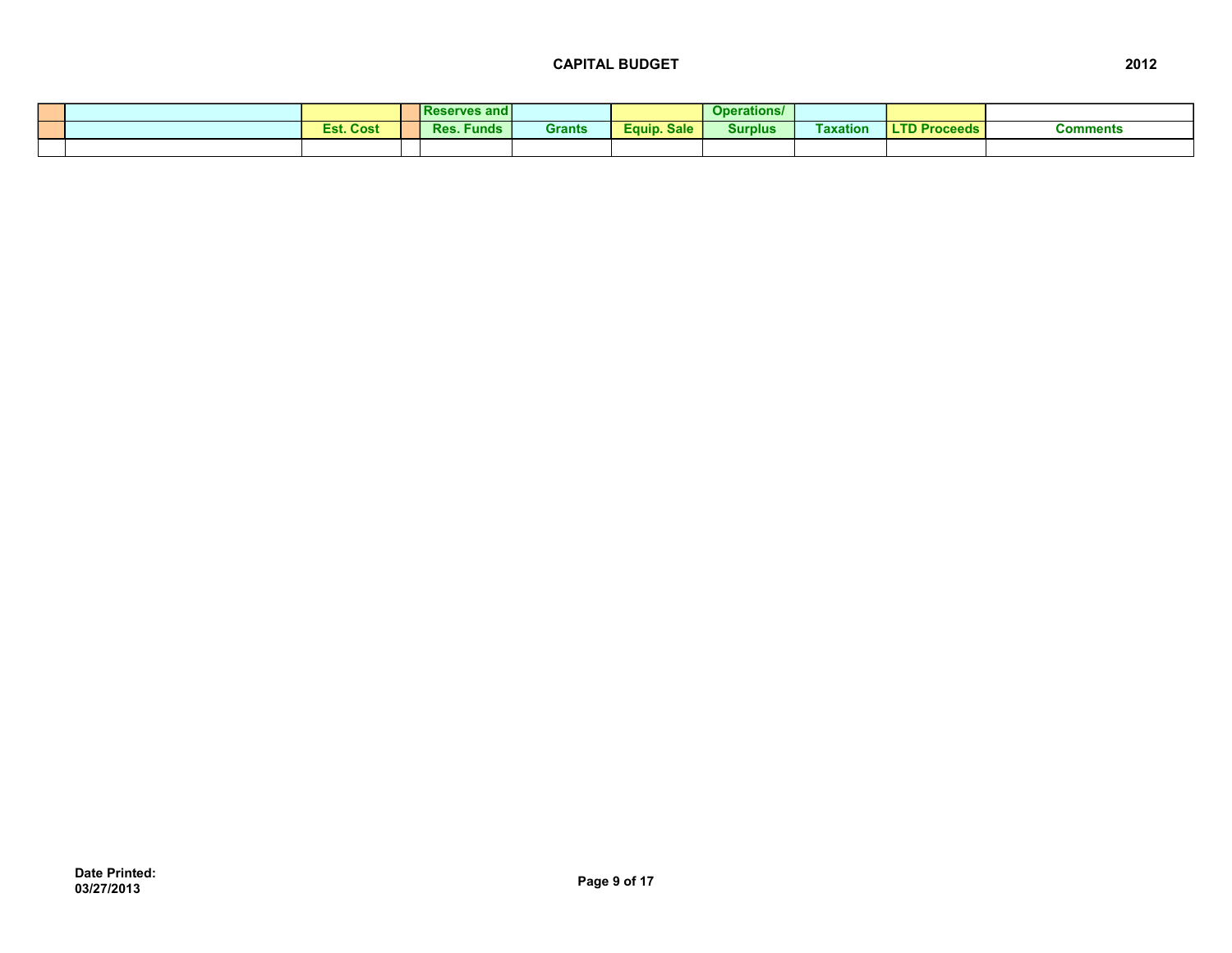|                         |                                   |                  | <b>Reserves and</b> |               |                    | <b>Operations/</b> |                 |                     |                 |
|-------------------------|-----------------------------------|------------------|---------------------|---------------|--------------------|--------------------|-----------------|---------------------|-----------------|
|                         |                                   | <b>Est. Cost</b> | <b>Res. Funds</b>   | <b>Grants</b> | <b>Equip. Sale</b> | <b>Surplus</b>     | <b>Taxation</b> | <b>LTD Proceeds</b> | <b>Comments</b> |
|                         | <b>RECYCLING--DEPT. 015</b>       |                  |                     |               |                    |                    |                 |                     |                 |
|                         |                                   |                  |                     |               |                    |                    |                 |                     |                 |
|                         | 1 Compactor Trailer               | $190,000.00$ A   |                     | 190,000.00    |                    |                    |                 |                     |                 |
|                         | 2 200 Back Yard Composters        | $14,000.00$ B    |                     |               |                    | 14,000.00          |                 |                     |                 |
| $\overline{\mathbf{3}}$ | 200 Kitchen Compost Bins          | $2,000.00$ B     |                     |               |                    | 2,000.00           |                 |                     |                 |
| $\overline{4}$          | <b>Waste/Recycling Containers</b> | $25,000.00$ A    | 25,000.00           |               |                    |                    |                 |                     |                 |
|                         |                                   |                  |                     |               |                    |                    |                 |                     |                 |
|                         |                                   |                  |                     |               |                    |                    |                 |                     |                 |
|                         |                                   | 231,000.00       | 25,000.00           | 190,000.00    | 0.00               | 16,000.00          | 0.00            | 0.00                |                 |
|                         |                                   |                  |                     |               |                    |                    |                 |                     |                 |
| A                       | 1-2-015-705                       |                  |                     |               |                    |                    |                 |                     |                 |
| $\overline{B}$          | 1-2-015-720                       |                  |                     |               |                    |                    |                 |                     |                 |
|                         |                                   |                  |                     |               |                    |                    |                 |                     |                 |
|                         | DOCKS--DEPT. 016                  |                  |                     |               |                    |                    |                 |                     |                 |
|                         |                                   |                  |                     |               |                    |                    |                 |                     |                 |
| $\overline{1}$          |                                   |                  |                     |               |                    |                    |                 |                     |                 |
| $\overline{2}$          |                                   |                  |                     |               |                    |                    |                 |                     |                 |
| $\overline{\mathbf{3}}$ |                                   |                  |                     |               |                    |                    |                 |                     |                 |
|                         |                                   |                  |                     |               |                    |                    |                 |                     |                 |
|                         |                                   |                  |                     |               |                    |                    |                 |                     |                 |
|                         |                                   |                  |                     |               |                    |                    |                 |                     |                 |
|                         |                                   | 0.00             | 0.00                | 0.00          | 0.00               | 0.00               | 0.00            | 0.00                |                 |
|                         |                                   |                  |                     |               |                    |                    |                 |                     |                 |
|                         |                                   |                  |                     |               |                    |                    |                 |                     |                 |
|                         | <b>HERITAGE CENTER--DEPT. 017</b> |                  |                     |               |                    |                    |                 |                     |                 |
|                         |                                   |                  |                     |               |                    |                    |                 |                     |                 |
| $\mathbf{1}$            |                                   |                  |                     |               |                    |                    |                 |                     |                 |
| $\overline{2}$          |                                   |                  |                     |               |                    |                    |                 |                     |                 |
|                         |                                   |                  |                     |               |                    |                    |                 |                     |                 |
|                         |                                   |                  |                     |               |                    |                    |                 |                     |                 |
|                         |                                   | 0.00             | 0.00                | 0.00          | 0.00               | 0.00               | 0.00            | 0.00                |                 |
|                         |                                   |                  |                     |               |                    |                    |                 |                     |                 |
|                         |                                   |                  |                     |               |                    |                    |                 |                     |                 |
|                         |                                   |                  |                     |               |                    |                    |                 |                     |                 |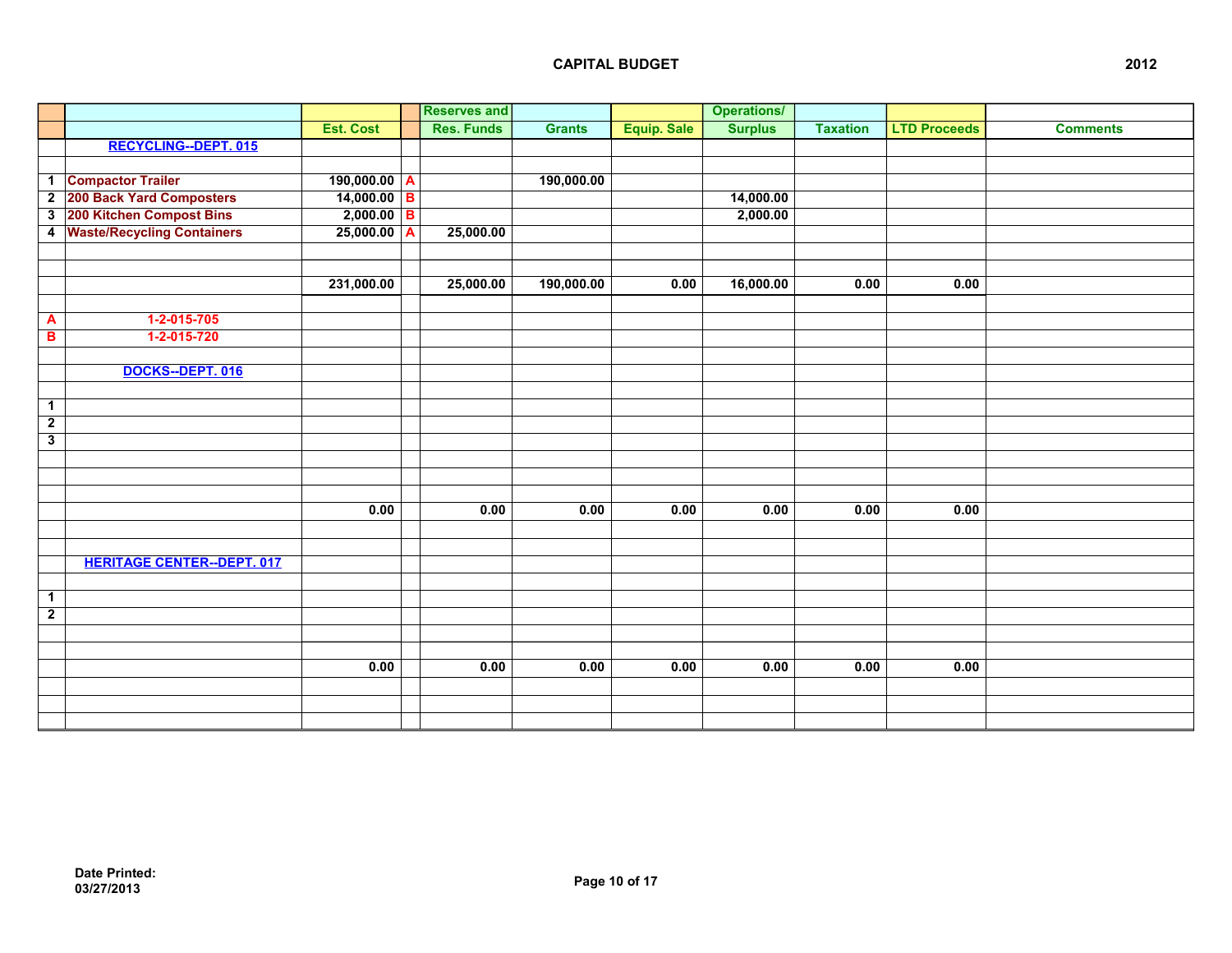|                         |                                     |               | <b>Reserves and</b> |               |             | <b>Operations/</b> |                 |                     |                 |
|-------------------------|-------------------------------------|---------------|---------------------|---------------|-------------|--------------------|-----------------|---------------------|-----------------|
|                         |                                     | Est. Cost     | <b>Res. Funds</b>   | <b>Grants</b> | Equip. Sale | <b>Surplus</b>     | <b>Taxation</b> | <b>LTD Proceeds</b> | <b>Comments</b> |
|                         | LIBRARY--DEPT. 018                  |               |                     |               |             |                    |                 |                     |                 |
|                         |                                     |               |                     |               |             |                    |                 |                     |                 |
|                         | 1 Heat Pump and Coil                | $32,550.00$ A |                     |               |             |                    |                 | 32,550.00           |                 |
| $\overline{2}$          |                                     |               |                     |               |             |                    |                 |                     |                 |
|                         |                                     |               |                     |               |             |                    |                 |                     |                 |
|                         |                                     |               |                     |               |             |                    |                 |                     |                 |
|                         |                                     | 32,550.00     | 0.00                | 0.00          | 0.00        | 0.00               | 0.00            | 32,550.00           |                 |
|                         |                                     |               |                     |               |             |                    |                 |                     |                 |
| A                       | 1-2-018-700                         |               |                     |               |             |                    |                 |                     |                 |
|                         |                                     |               |                     |               |             |                    |                 |                     |                 |
|                         | FERRY--DEPT. 019                    |               |                     |               |             |                    |                 |                     |                 |
|                         |                                     |               |                     |               |             |                    |                 |                     |                 |
| $\overline{1}$          |                                     |               |                     |               |             |                    |                 |                     |                 |
| $\overline{2}$          |                                     |               |                     |               |             |                    |                 |                     |                 |
|                         |                                     |               |                     |               |             |                    |                 |                     |                 |
|                         |                                     |               |                     |               |             |                    |                 |                     |                 |
|                         |                                     | 0.00          | 0.00                | 0.00          | 0.00        | 0.00               | 0.00            | 0.00                |                 |
|                         |                                     |               |                     |               |             |                    |                 |                     |                 |
|                         |                                     |               |                     |               |             |                    |                 |                     |                 |
|                         |                                     |               |                     |               |             |                    |                 |                     |                 |
|                         | <b>BEACHES--DEPT. 020</b>           |               |                     |               |             |                    |                 |                     |                 |
|                         |                                     |               |                     |               |             |                    |                 |                     |                 |
| $\mathbf{1}$            | Rahill--Replace Sewage Holding Tank | $3,800.00$ A  |                     |               |             |                    |                 |                     |                 |
| $\overline{2}$          |                                     |               |                     |               |             |                    |                 |                     |                 |
| $\overline{\mathbf{3}}$ |                                     |               |                     |               |             |                    |                 |                     |                 |
|                         |                                     |               |                     |               |             |                    |                 |                     |                 |
|                         |                                     |               |                     |               |             |                    |                 |                     |                 |
|                         |                                     | 3,800.00      | 0.00                | 0.00          | 0.00        | 0.00               | 0.00            | 0.00                |                 |
|                         |                                     |               |                     |               |             |                    |                 |                     |                 |
| $\blacktriangle$        | 1-2-020-700                         |               |                     |               |             |                    |                 |                     |                 |
|                         |                                     |               |                     |               |             |                    |                 |                     |                 |
|                         | BALLFIELDS--DEPT. 022               |               |                     |               |             |                    |                 |                     |                 |
|                         |                                     |               |                     |               |             |                    |                 |                     |                 |
| $\overline{1}$          |                                     |               |                     |               |             |                    |                 |                     |                 |
| $\overline{2}$          |                                     |               |                     |               |             |                    |                 |                     |                 |
|                         |                                     |               |                     |               |             |                    |                 |                     |                 |
|                         |                                     |               |                     |               |             |                    |                 |                     |                 |
|                         |                                     | 0.00          | 0.00                | 0.00          | 0.00        | 0.00               | 0.00            | 0.00                |                 |
|                         |                                     |               |                     |               |             |                    |                 |                     |                 |
|                         |                                     |               |                     |               |             |                    |                 |                     |                 |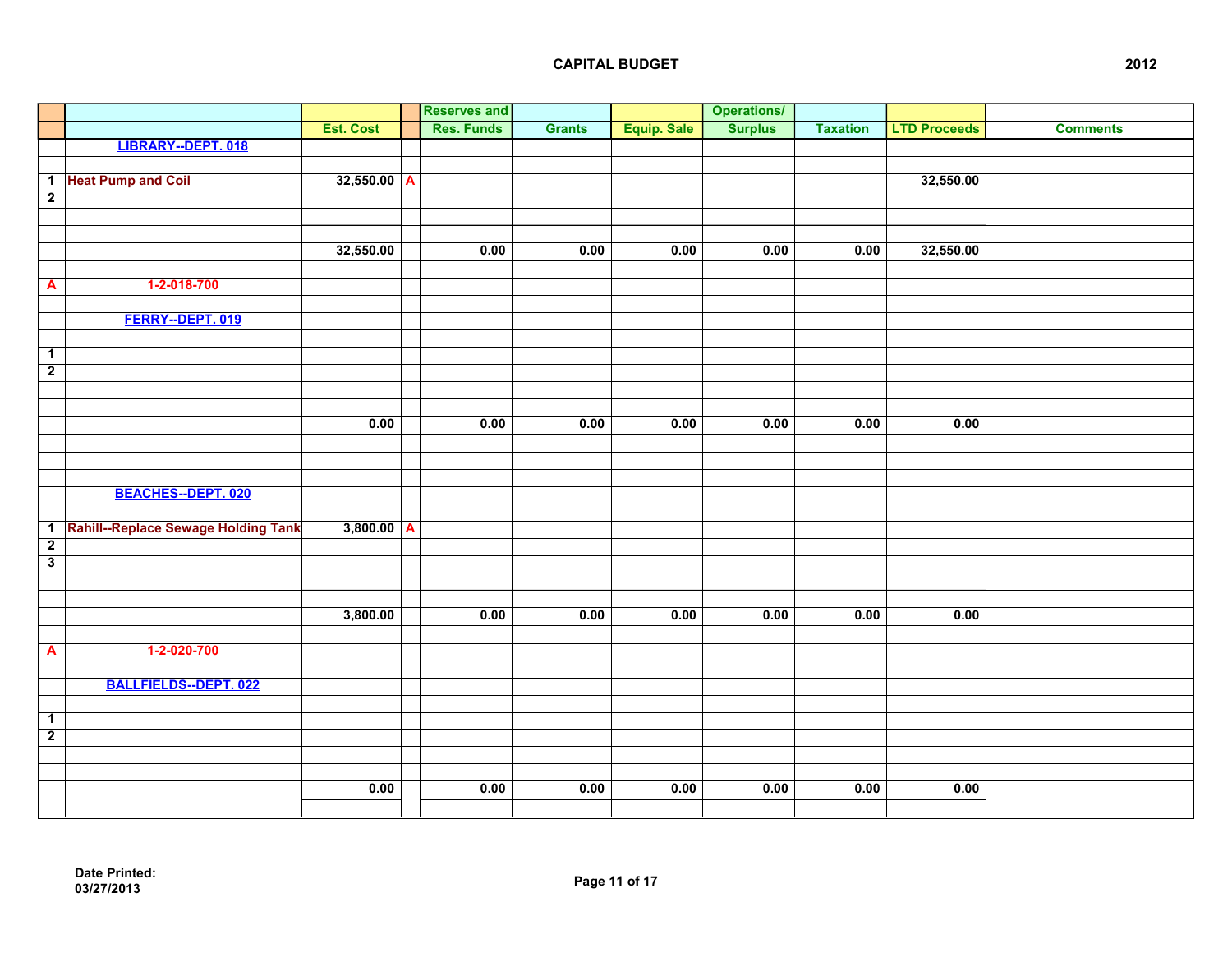|                         |                                       |                  |              | <b>Reserves and</b> |               |                    | <b>Operations/</b> |                 |                     |                  |
|-------------------------|---------------------------------------|------------------|--------------|---------------------|---------------|--------------------|--------------------|-----------------|---------------------|------------------|
|                         |                                       | <b>Est. Cost</b> |              | <b>Res. Funds</b>   | <b>Grants</b> | <b>Equip. Sale</b> | <b>Surplus</b>     | <b>Taxation</b> | <b>LTD Proceeds</b> | <b>Comments</b>  |
|                         | RINKS--DEPT. 023                      |                  |              |                     |               |                    |                    |                 |                     |                  |
|                         |                                       |                  |              |                     |               |                    |                    |                 |                     |                  |
| $\mathbf{1}$            |                                       |                  |              |                     |               |                    |                    |                 |                     |                  |
| $\overline{2}$          |                                       |                  |              |                     |               |                    |                    |                 |                     |                  |
| $\overline{\mathbf{3}}$ |                                       |                  |              |                     |               |                    |                    |                 |                     |                  |
|                         |                                       |                  |              |                     |               |                    |                    |                 |                     |                  |
|                         |                                       |                  |              |                     |               |                    |                    |                 |                     |                  |
|                         |                                       | 0.00             |              | 0.00                | 0.00          | 0.00               | 0.00               | 0.00            | 0.00                |                  |
|                         |                                       |                  |              |                     |               |                    |                    |                 |                     |                  |
|                         | PARKS--DEPT. 024                      |                  |              |                     |               |                    |                    |                 |                     |                  |
|                         |                                       |                  |              |                     |               |                    |                    |                 |                     |                  |
| $\overline{1}$          | Ranger--4 Wheeler                     | $0.00$ A         |              |                     |               |                    |                    |                 |                     | Deferred to 2013 |
| $\overline{2}$          | <b>Cochenour Park--Play Equipment</b> | $30,000.00$ A    |              |                     |               |                    |                    |                 |                     |                  |
| 3                       | <b>Skate Park--Security Camera</b>    | $7,800.00$ A     |              |                     |               |                    |                    |                 |                     |                  |
| $\overline{4}$          | <b>Stage Cover</b>                    | 0.00             | $\mathbf{A}$ |                     |               |                    |                    |                 |                     |                  |
| $\overline{\mathbf{5}}$ | Norseman Park Signs/Monument          |                  |              |                     |               |                    |                    |                 |                     |                  |
|                         |                                       |                  |              |                     |               |                    |                    |                 |                     |                  |
|                         |                                       | 37,800.00        |              | 0.00                | 0.00          | 0.00               | 0.00               | 0.00            | 0.00                |                  |
|                         |                                       |                  |              |                     |               |                    |                    |                 |                     |                  |
| A                       | 1-2-024-705                           |                  |              |                     |               |                    |                    |                 |                     |                  |
|                         |                                       |                  |              |                     |               |                    |                    |                 |                     |                  |
|                         | <b>SANITARY SEWER--DEPT. 025</b>      |                  |              |                     |               |                    |                    |                 |                     |                  |
|                         | 1 BT--Lift Station Pumps              | $5,000.00$ A     |              |                     |               |                    |                    |                 |                     |                  |
|                         | 2 Lagoon--Gate Valves                 | $2,000.00$ A     |              |                     |               |                    |                    |                 |                     |                  |
|                         | 3 Lagoon--Dredging Discharge Lines    | $50,000.00$ A    |              |                     |               |                    |                    |                 |                     |                  |
| $\overline{4}$          | Lagoon--Repairs to Discharge Lines    | $15,000.00$ A    |              |                     |               |                    |                    |                 |                     |                  |
| 5                       | <b>SCADA Repairs</b>                  | $7,500.00$ A     |              |                     |               |                    |                    |                 |                     |                  |
|                         | 6 Third Cell--Cochenour Lagoon        |                  |              |                     |               |                    |                    |                 |                     | <b>Gold Corp</b> |
|                         |                                       |                  |              |                     |               |                    |                    |                 |                     |                  |
|                         |                                       | 79,500.00        |              | 0.00                | 0.00          | 0.00               | 0.00               | 0.00            | 0.00                |                  |
|                         |                                       |                  |              |                     |               |                    |                    |                 |                     |                  |
| A                       | 1-2-025-705                           |                  |              |                     |               |                    |                    |                 |                     |                  |
|                         |                                       |                  |              |                     |               |                    |                    |                 |                     |                  |
|                         |                                       |                  |              |                     |               |                    |                    |                 |                     |                  |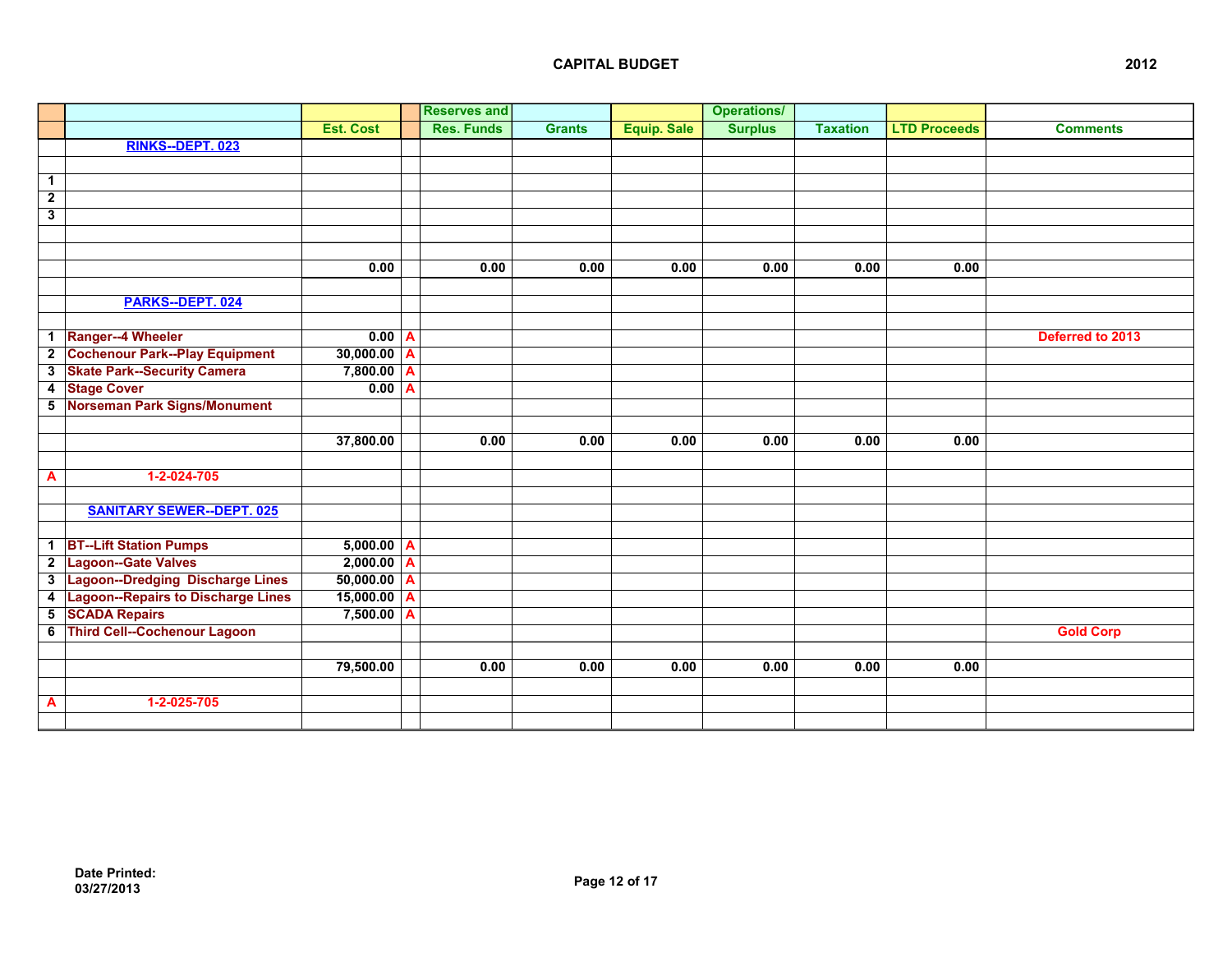|                         |                              |                  |   | <b>Reserves and</b> |               |             | <b>Operations/</b> |                 |                     |                                   |
|-------------------------|------------------------------|------------------|---|---------------------|---------------|-------------|--------------------|-----------------|---------------------|-----------------------------------|
|                         |                              | <b>Est. Cost</b> |   | <b>Res. Funds</b>   | <b>Grants</b> | Equip. Sale | <b>Surplus</b>     | <b>Taxation</b> | <b>LTD Proceeds</b> | <b>Comments</b>                   |
|                         | <b>CEMETERY--DEPT. 030</b>   |                  |   |                     |               |             |                    |                 |                     |                                   |
|                         |                              |                  |   |                     |               |             |                    |                 |                     |                                   |
|                         | 1 2 Lowering Devices         | 7,980.00         | A |                     |               |             |                    |                 |                     |                                   |
| $\overline{2}$          |                              |                  |   |                     |               |             |                    |                 |                     |                                   |
| $\overline{\mathbf{3}}$ |                              |                  |   |                     |               |             |                    |                 |                     |                                   |
|                         |                              |                  |   |                     |               |             |                    |                 |                     |                                   |
|                         |                              |                  |   |                     |               |             |                    |                 |                     |                                   |
|                         |                              | 7,980.00         |   | 0.00                | 0.00          | 0.00        | 0.00               | 0.00            | 0.00                |                                   |
| A                       | 1-2-030-705                  |                  |   |                     |               |             |                    |                 |                     |                                   |
|                         |                              |                  |   |                     |               |             |                    |                 |                     |                                   |
|                         |                              |                  |   |                     |               |             |                    |                 |                     |                                   |
|                         | <b>RECREATION--DEPT. 040</b> |                  |   |                     |               |             |                    |                 |                     |                                   |
|                         |                              |                  |   |                     |               |             |                    |                 |                     |                                   |
| $\mathbf{1}$            | <b>Workstation X2</b>        | $3,550.00$ A     |   |                     |               |             |                    |                 |                     | <b>Director and Point of Sale</b> |
| $\overline{2}$          |                              |                  |   |                     |               |             |                    |                 |                     |                                   |
| $\overline{\mathbf{3}}$ |                              |                  |   |                     |               |             |                    |                 |                     |                                   |
|                         |                              |                  |   |                     |               |             |                    |                 |                     |                                   |
|                         |                              |                  |   |                     |               |             |                    |                 |                     |                                   |
|                         |                              | 3,550.00         |   | 0.00                | 0.00          | 0.00        | 0.00               | 0.00            | 0.00                |                                   |
|                         |                              |                  |   |                     |               |             |                    |                 |                     |                                   |
| A                       | $1-2-040-705$                |                  |   |                     |               |             |                    |                 |                     |                                   |
|                         |                              |                  |   |                     |               |             |                    |                 |                     |                                   |
|                         | DOG POUND--DEPT. 050         |                  |   |                     |               |             |                    |                 |                     |                                   |
|                         |                              |                  |   |                     |               |             |                    |                 |                     |                                   |
| $\mathbf{1}$            |                              |                  |   |                     |               |             |                    |                 |                     |                                   |
| $\overline{2}$          |                              |                  |   |                     |               |             |                    |                 |                     |                                   |
|                         |                              |                  |   |                     |               |             |                    |                 |                     |                                   |
|                         |                              |                  |   |                     |               |             |                    |                 |                     |                                   |
|                         |                              | 0.00             |   | 0.00                | 0.00          | 0.00        | 0.00               | 0.00            | 0.00                |                                   |
|                         |                              |                  |   |                     |               |             |                    |                 |                     |                                   |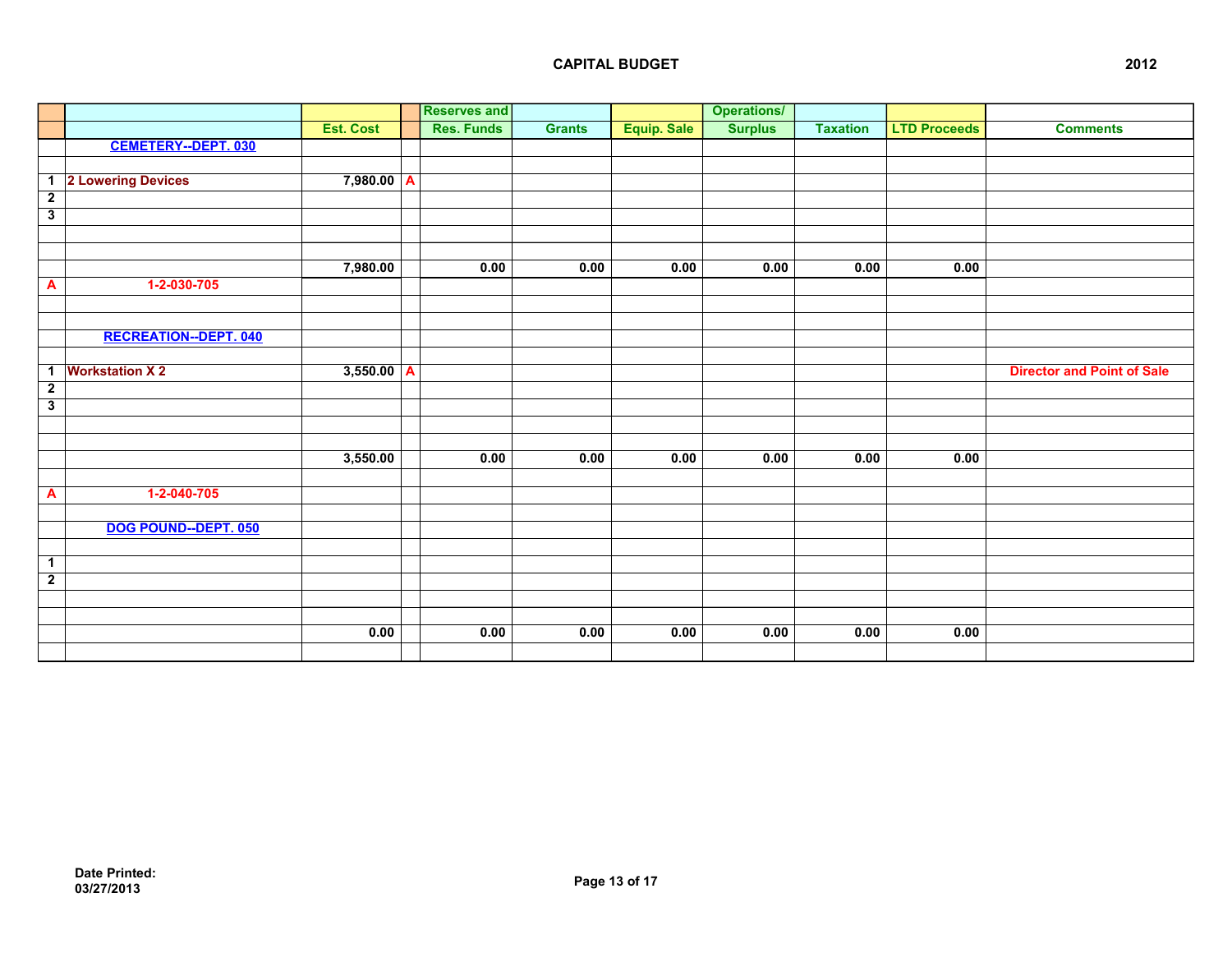|                         |                                        |                       |                         | <b>Reserves and</b> |               |                    | <b>Operations/</b> |                 |                     |                    |
|-------------------------|----------------------------------------|-----------------------|-------------------------|---------------------|---------------|--------------------|--------------------|-----------------|---------------------|--------------------|
|                         |                                        | <b>Est. Cost</b>      |                         | <b>Res. Funds</b>   | <b>Grants</b> | <b>Equip. Sale</b> | <b>Surplus</b>     | <b>Taxation</b> | <b>LTD Proceeds</b> | <b>Comments</b>    |
|                         | DAY CARE--DEPT. 060                    |                       |                         |                     |               |                    |                    |                 |                     |                    |
|                         |                                        |                       |                         |                     |               |                    |                    |                 |                     |                    |
|                         | 1 Computers X 3                        | $4,500.00$ A          |                         |                     |               |                    |                    |                 |                     |                    |
|                         | 2 Refrigerator--Red Lake               | $900.00$ A            |                         |                     |               |                    |                    |                 |                     |                    |
|                         | 3 Freezer--Red Lake                    | 800.00                | $\overline{A}$          |                     |               |                    |                    |                 |                     |                    |
|                         | 4 Stove--Balmertown                    | $1,000.00$ A          |                         |                     |               |                    |                    |                 |                     |                    |
|                         | 5 Freezer--Balmertown                  | $\overline{800.00}$ A |                         |                     |               |                    |                    |                 |                     |                    |
|                         | 6 Sun Shelter--Red Lake                | $2,000.00$ B          |                         |                     |               |                    |                    |                 |                     |                    |
| $\overline{\mathbf{z}}$ | <b>Sun Shelter--Balmertown</b>         | $2,000.00$ B          |                         |                     |               |                    |                    |                 |                     |                    |
| 8                       | Love Seats X 2--Hub                    | 0.00                  | $\overline{\mathbf{A}}$ |                     |               |                    |                    |                 |                     | <b>1 BT, 1 RL</b>  |
|                         | 9 Desk                                 | $1,500.00$ A          |                         |                     |               |                    |                    |                 |                     |                    |
|                         |                                        |                       |                         |                     |               |                    |                    |                 |                     |                    |
|                         |                                        | 13,500.00             |                         | 0.00                | 0.00          | 0.00               | 0.00               | 0.00            | 0.00                |                    |
|                         |                                        |                       |                         |                     |               |                    |                    |                 |                     |                    |
| A                       | 1-2-060-705                            |                       |                         |                     |               |                    |                    |                 |                     |                    |
| В                       | 1-2-060-720                            |                       |                         |                     |               |                    |                    |                 |                     |                    |
|                         |                                        |                       |                         |                     |               |                    |                    |                 |                     |                    |
|                         |                                        |                       |                         |                     |               |                    |                    |                 |                     |                    |
|                         | <b>ECONOMIC DEVELOPMENT--DEPT. 070</b> |                       |                         |                     |               |                    |                    |                 |                     |                    |
|                         |                                        |                       |                         |                     |               |                    |                    |                 |                     |                    |
|                         | 1 Computer                             | 0.00 <sub>A</sub>     |                         |                     |               |                    |                    |                 |                     | <b>Apple I-Mac</b> |
| $\overline{2}$          | Software                               | $0.00$ A              |                         |                     |               |                    |                    |                 |                     |                    |
| $\overline{\mathbf{3}}$ |                                        |                       |                         |                     |               |                    |                    |                 |                     |                    |
|                         |                                        |                       |                         |                     |               |                    |                    |                 |                     |                    |
|                         |                                        |                       |                         |                     |               |                    |                    |                 |                     |                    |
|                         |                                        |                       |                         |                     |               |                    |                    |                 |                     |                    |
|                         |                                        | 0.00                  |                         | 0.00                | 0.00          | 0.00               | 0.00               | 0.00            | 0.00                |                    |
|                         |                                        |                       |                         |                     |               |                    |                    |                 |                     |                    |
| A                       | 1-2-070-705                            |                       |                         |                     |               |                    |                    |                 |                     |                    |
|                         |                                        |                       |                         |                     |               |                    |                    |                 |                     |                    |
|                         | <b>WATERFRONT ROAD--DEPT. 074</b>      |                       |                         |                     |               |                    |                    |                 |                     |                    |
|                         |                                        |                       |                         |                     |               |                    |                    |                 |                     |                    |
|                         | 1 Waterfront Road                      | $40,000.00$ A         |                         |                     |               |                    |                    |                 |                     |                    |
| $\overline{2}$          |                                        |                       |                         |                     |               |                    |                    |                 |                     |                    |
|                         |                                        |                       |                         |                     |               |                    |                    |                 |                     |                    |
|                         |                                        |                       |                         |                     |               |                    |                    |                 |                     |                    |
|                         |                                        | 40,000.00             |                         | 0.00                | 0.00          | 0.00               | 0.00               | 0.00            | 0.00                |                    |
|                         |                                        |                       |                         |                     |               |                    |                    |                 |                     |                    |
| A                       | 1-2-074-706                            |                       |                         |                     |               |                    |                    |                 |                     |                    |
|                         |                                        |                       |                         |                     |               |                    |                    |                 |                     |                    |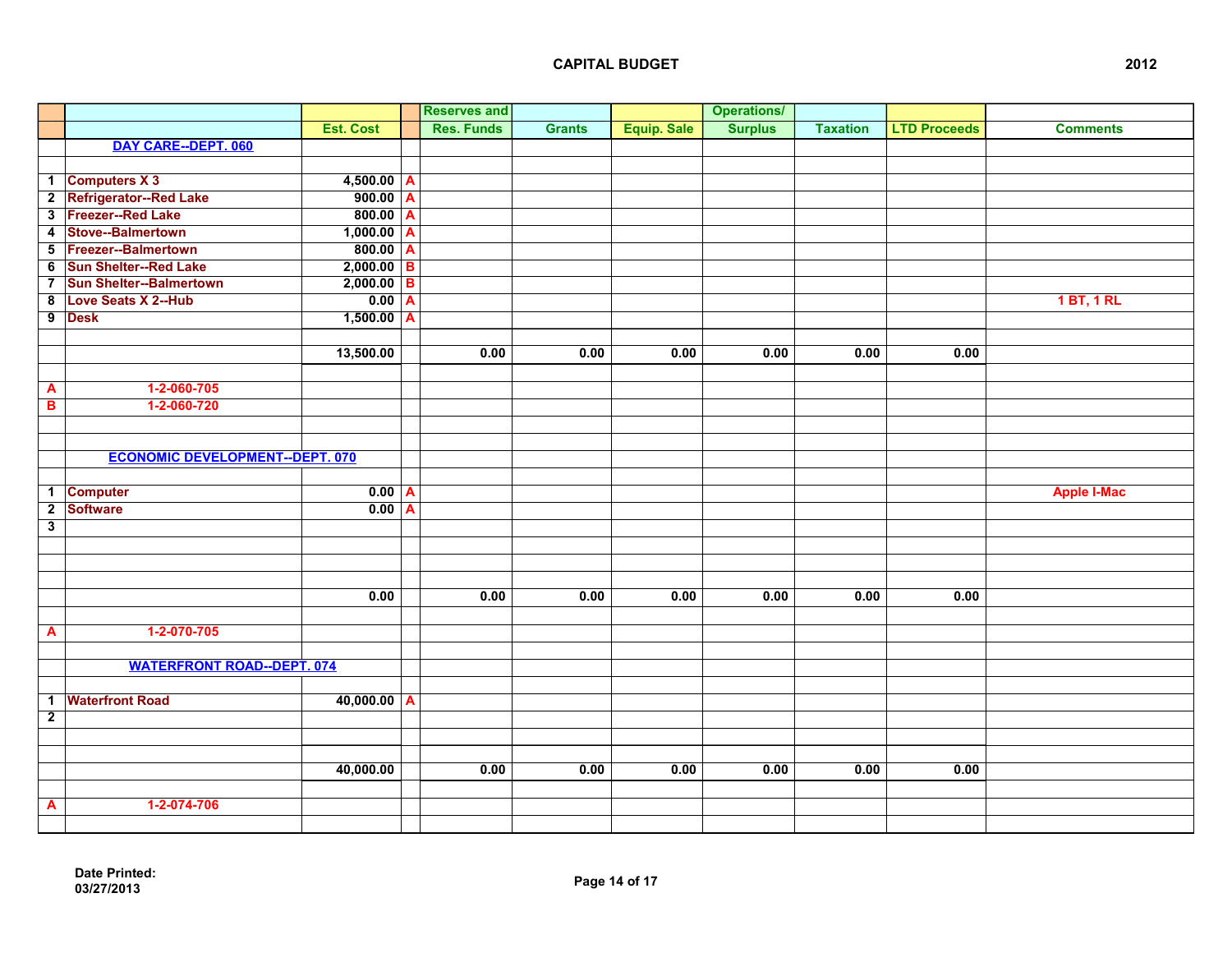|                         |                                       |                      | <b>Reserves and</b> |               |                    | <b>Operations/</b> |                 |                     |                 |
|-------------------------|---------------------------------------|----------------------|---------------------|---------------|--------------------|--------------------|-----------------|---------------------|-----------------|
|                         |                                       | <b>Est. Cost</b>     | <b>Res. Funds</b>   | <b>Grants</b> | <b>Equip. Sale</b> | <b>Surplus</b>     | <b>Taxation</b> | <b>LTD Proceeds</b> | <b>Comments</b> |
|                         | <b>LASSIE ROAD--DEPT. 075</b>         |                      |                     |               |                    |                    |                 |                     |                 |
|                         |                                       |                      |                     |               |                    |                    |                 |                     |                 |
|                         | 1 Roads                               | 0.00 A               |                     | 0.00          |                    |                    |                 |                     | <b>OSWAP</b>    |
|                         | 2 Sewage                              | $0.00$ B             |                     |               |                    |                    |                 |                     |                 |
| $\overline{\mathbf{3}}$ | <b>Water</b>                          | $\overline{0.00}$ C  |                     |               |                    |                    |                 |                     |                 |
| $\overline{4}$          | <b>Storm Sewers</b>                   | $\overline{0.00 D }$ |                     |               |                    |                    |                 |                     |                 |
|                         | 5 Engineering                         | $0.00$ E             |                     |               |                    |                    |                 |                     |                 |
|                         |                                       |                      |                     |               |                    |                    |                 |                     |                 |
|                         |                                       | 0.00                 | 0.00                | 0.00          | 0.00               | 0.00               | 0.00            | 0.00                |                 |
|                         |                                       |                      |                     |               |                    |                    |                 |                     |                 |
| A                       | 1-2-075-706                           |                      |                     |               |                    |                    |                 |                     |                 |
| B                       | 1-2-075-707                           |                      |                     |               |                    |                    |                 |                     |                 |
| $\overline{\mathbf{c}}$ | 1-2-075-708                           |                      |                     |               |                    |                    |                 |                     |                 |
| D                       | 1-2-075-711                           |                      |                     |               |                    |                    |                 |                     |                 |
| Ε                       | 1-2-075-715                           |                      |                     |               |                    |                    |                 |                     |                 |
|                         |                                       |                      |                     |               |                    |                    |                 |                     |                 |
|                         | <b>LAKEVIEW CRESCENT--DEPT. 076</b>   |                      |                     |               |                    |                    |                 |                     |                 |
|                         |                                       |                      |                     |               |                    |                    |                 |                     |                 |
|                         | 1 Roads                               | 168,249.24 A         |                     | 169,584.51    |                    |                    |                 |                     | <b>OSWAP</b>    |
| $\overline{2}$          | <b>Sewage</b>                         | $\overline{0.00}$ B  |                     |               |                    |                    |                 |                     |                 |
| $\overline{\mathbf{3}}$ | <b>Water</b>                          | 61,127.52 C          |                     |               |                    |                    |                 |                     |                 |
| $\overline{\mathbf{4}}$ | <b>Storm Sewers</b>                   | $0.00$ D             |                     |               |                    |                    |                 |                     |                 |
| $\overline{\mathbf{5}}$ | Engineering                           | $25,000.00$ E        |                     |               |                    |                    |                 |                     |                 |
|                         |                                       |                      |                     |               |                    |                    |                 |                     |                 |
|                         |                                       | 254,376.76           | 0.00                | 169,584.51    | 0.00               | 0.00               | 0.00            | 0.00                |                 |
|                         |                                       |                      |                     |               |                    |                    |                 |                     |                 |
| A                       | 1-2-075-706                           |                      |                     |               |                    |                    |                 |                     |                 |
| $\overline{\mathbf{B}}$ | 1-2-075-707                           |                      |                     |               |                    |                    |                 |                     |                 |
| $\overline{\mathbf{c}}$ | 1-2-075-708                           |                      |                     |               |                    |                    |                 |                     |                 |
| D                       | 1-2-075-711                           |                      |                     |               |                    |                    |                 |                     |                 |
| E                       | 1-2-075-715                           |                      |                     |               |                    |                    |                 |                     |                 |
|                         |                                       |                      |                     |               |                    |                    |                 |                     |                 |
|                         | <b>PROPERTY DEVELOPMENT-DEPT. 080</b> |                      |                     |               |                    |                    |                 |                     |                 |
|                         |                                       |                      |                     |               |                    |                    |                 |                     |                 |
| $\mathbf{1}$            |                                       |                      |                     |               |                    |                    |                 |                     |                 |
|                         |                                       |                      |                     |               |                    |                    |                 |                     |                 |
|                         |                                       |                      |                     |               |                    |                    |                 |                     |                 |
|                         |                                       | 0.00                 | 0.00                | 0.00          | 0.00               | 0.00               | 0.00            | 0.00                |                 |
|                         |                                       |                      |                     |               |                    |                    |                 |                     |                 |
|                         |                                       |                      |                     |               |                    |                    |                 |                     |                 |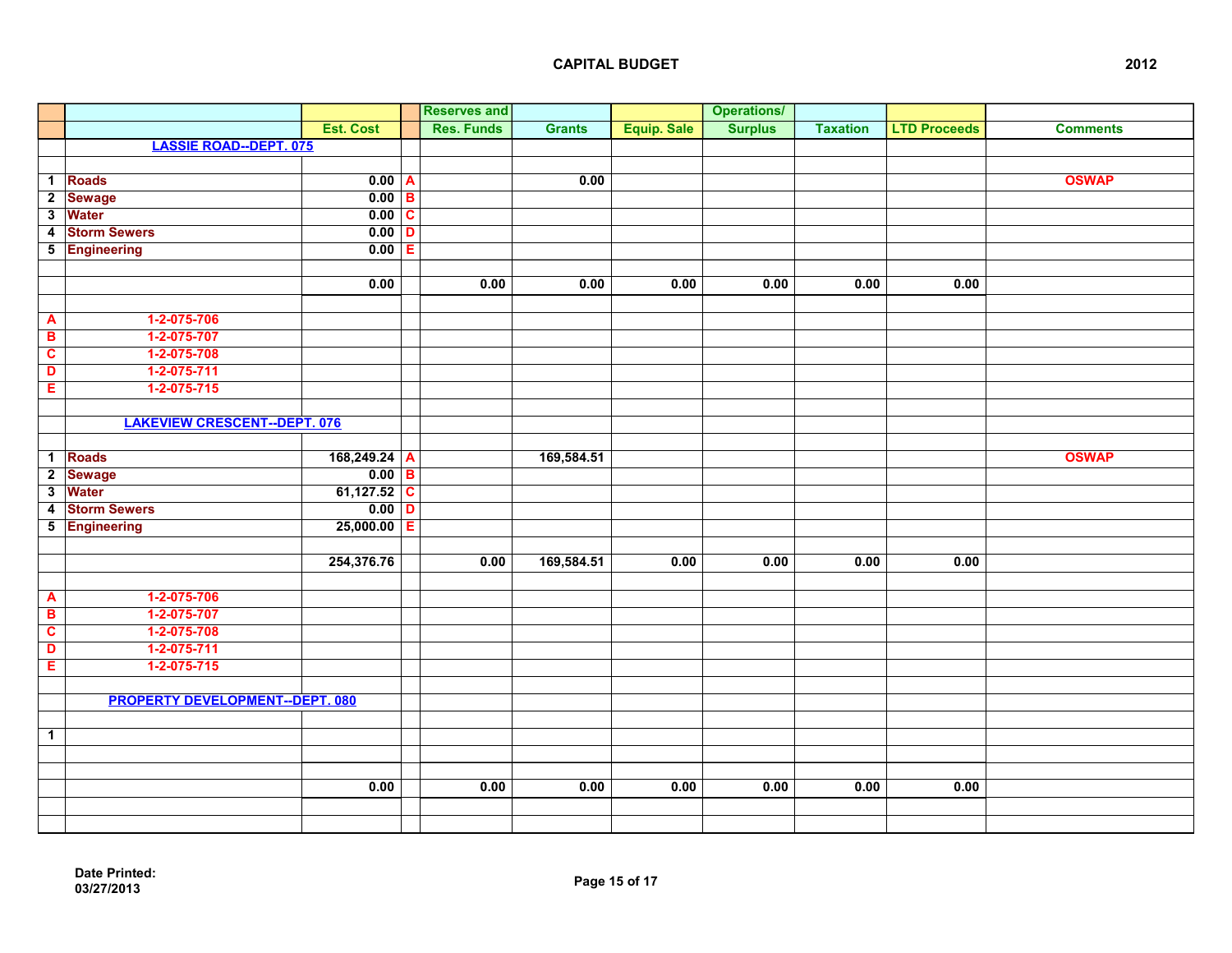|              |                                    |                  | <b>Reserves and</b> |               |                    | <b>Operations/</b> |                 |                     |                                  |
|--------------|------------------------------------|------------------|---------------------|---------------|--------------------|--------------------|-----------------|---------------------|----------------------------------|
|              |                                    | <b>Est. Cost</b> | <b>Res. Funds</b>   | <b>Grants</b> | <b>Equip. Sale</b> | <b>Surplus</b>     | <b>Taxation</b> | <b>LTD Proceeds</b> | <b>Comments</b>                  |
|              | <b>LEACHATE PROGRAM--DEPT. 091</b> |                  |                     |               |                    |                    |                 |                     |                                  |
|              |                                    |                  |                     |               |                    |                    |                 |                     |                                  |
| 1            | Leachate Program                   | 50,000.00  A     |                     |               |                    |                    |                 |                     | <b>Carried Forward From 2011</b> |
| $\mathbf{2}$ |                                    |                  |                     |               |                    |                    |                 |                     |                                  |
|              |                                    |                  |                     |               |                    |                    |                 |                     |                                  |
|              |                                    |                  |                     |               |                    |                    |                 |                     |                                  |
|              |                                    |                  |                     |               |                    |                    |                 |                     |                                  |
|              |                                    | 50,000.00        | 0.00                | 0.00          | 0.00               | 0.00               | 0.00            | 0.00                |                                  |
|              |                                    |                  |                     |               |                    |                    |                 |                     |                                  |
| A            | 1-2-091-715                        |                  |                     |               |                    |                    |                 |                     |                                  |
|              |                                    |                  |                     |               |                    |                    |                 |                     |                                  |